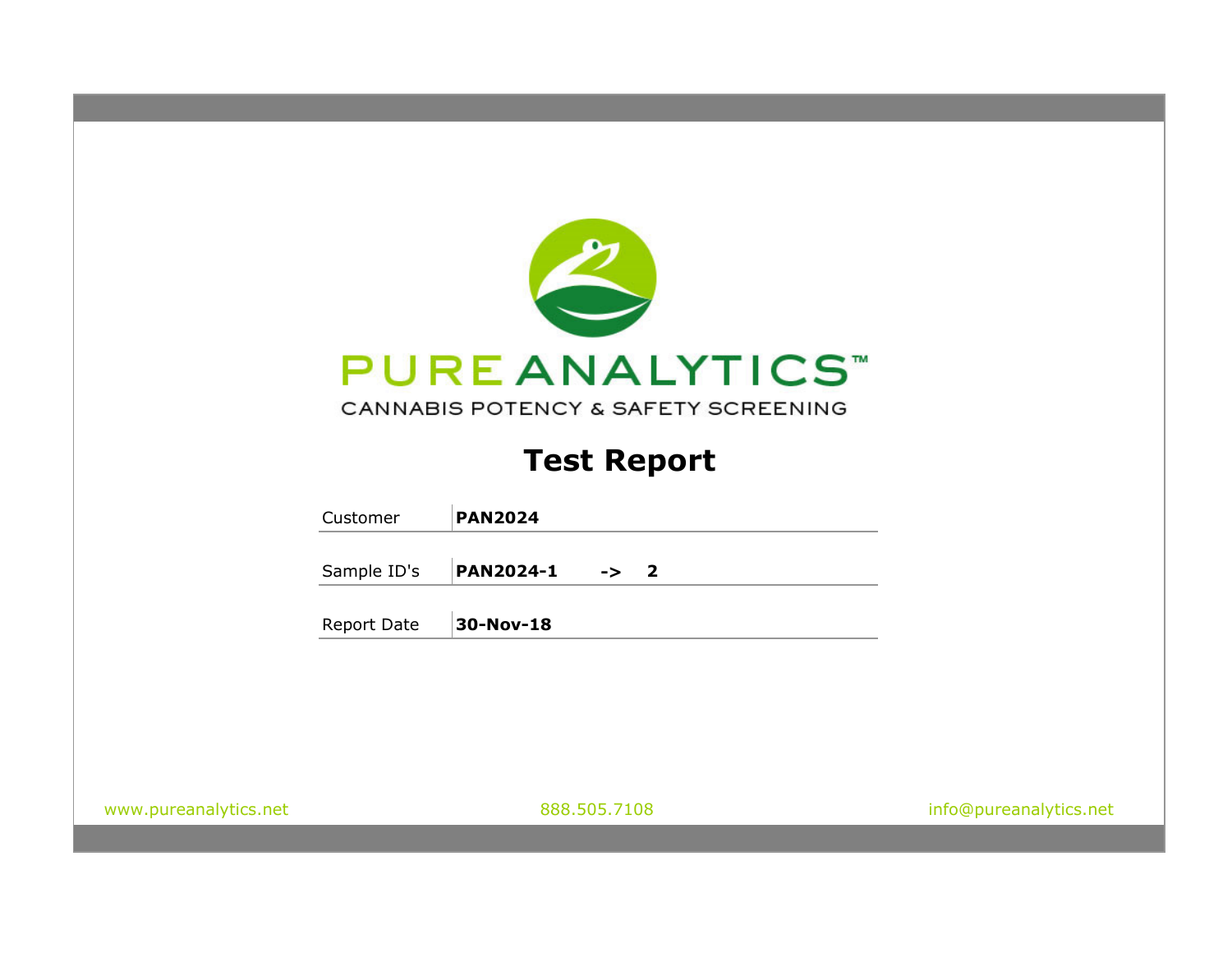

| <b>Customer Name:</b>   | <b>PAN2024</b>                                | <b>Results Summary:</b>                                                                                                |                      | <b>Microbiology Analysis:</b> |           |                  |
|-------------------------|-----------------------------------------------|------------------------------------------------------------------------------------------------------------------------|----------------------|-------------------------------|-----------|------------------|
| <b>Sample Name:</b>     | <b>600mg Relieve CBD</b>                      | Item                                                                                                                   | <b>Report Status</b> | Analysis                      |           | <b>PASS/FAIL</b> |
| Lab Sample I.D.:        | PAN2024-1                                     |                                                                                                                        |                      | E. coli                       |           | <b>PASS</b>      |
| Sample Type             | <b>Tincture</b>                               | Cannabinoids                                                                                                           | <b>NA</b>            | Salmonella                    |           | <b>PASS</b>      |
| <b>Date Received:</b>   | 11/20/2018                                    | <b>Pesticides</b>                                                                                                      | <b>PASS</b>          | Aspergillus                   |           | <b>NT</b>        |
| Date Tested:            | 11/23/18-11/29/18                             | <b>Residual Solvent</b>                                                                                                | <b>PASS</b>          | nigers<br>NT                  | terreus   | NT               |
| Date Reported:          | 11/30/2018                                    | Moisture                                                                                                               | <b>NT</b>            | fumigatus NT<br>flavus<br>NT  |           |                  |
|                         |                                               | Microbiological                                                                                                        | <b>PASS</b>          | <b>Aerobic Plate Count</b>    |           | <b>NT</b>        |
|                         |                                               | Contamination                                                                                                          |                      | <b>Total Yeast and Mold</b>   |           | <b>NT</b>        |
| <b>QC Batch(es):</b>    | PA14566-569, 571                              | Filth & Foreign                                                                                                        |                      | Coliform/ E.coli              |           | <b>NT</b>        |
|                         | Cannabinoids, Micro (S,E,A), Pesticides, RSA, | Material                                                                                                               | <b>PASS</b>          | Pseudomonas                   |           | <b>NT</b>        |
| <b>Tests Performed:</b> | <b>Filth &amp; Foreign Material</b>           | Methods: Aspergillus, Standard Methods; Total<br>Coliform/E.coli- AOAC 991.14; Aspergillus<br>Salmonella- OMA 2014.01; |                      | Moisture %                    | <b>NT</b> |                  |

### **Cannabinoid Analysis:**

| <b>THC</b> | <b>THCA</b> | $d - 8$ THC | <b>CBD</b> | <b>CBDA</b> | <b>CBN</b> | CBC   | <b>CBCA</b>     | CBG   | <b>CBGA</b> | <b>CBL</b> | <b>THCV</b> | <b>THCVA</b> | <b>CBDV</b> | <b>CBDVA</b> | Total THC* | Total |
|------------|-------------|-------------|------------|-------------|------------|-------|-----------------|-------|-------------|------------|-------------|--------------|-------------|--------------|------------|-------|
|            |             |             |            |             |            |       |                 |       |             |            |             |              |             |              |            |       |
| % wt.      | % wt.       | % wt.       | % wt.      | % wt.       | % wt.      | % wt. | % wt.           | % wt. | % wt.       | % wt.      | % wt.       | % wt.        | % wt.       | % wt.        | % wt.      | % wt. |
| 0.10%      | <b>ND</b>   | <b>ND</b>   | 2.20%      | 0.01%       | 0.01%      | 0.12% | <b>ND</b>       | 0.03% | <b>ND</b>   | <b>ND</b>  | <b>ND</b>   | <b>ND</b>    | 0.02%       | <b>ND</b>    | <b>NA</b>  | 2.50% |
| mg/g       | mg/g        | mg/g        | mg/g       | mg/g        | mg/g       | mg/g  | mg/g            | mg/g  | mg/g        | mg/g       | mg/g        | mg/g         | mg/g        | mg/g         | mg/g       | mg/g  |
| 1.05       | <b>ND</b>   | <b>ND</b>   | 22.0       | 0.12        | 0.15       | 1.16  | <b>ND</b>       | 0.33  | <b>ND</b>   | <b>ND</b>  | <b>ND</b>   | <b>ND</b>    | 0.21        | <b>ND</b>    | <b>NA</b>  | 25.0  |
| mg/mL      | mq/ml       | ma/mL       | mq/mL      | mg/mL       | mg/mL      |       | $mq/mL$ $mq/mL$ | mq/mL | mg/mL       | mg/mL      | mq/mL       | ma/mL        | mq/ml       | mg/mL        | ma/mL      | mg/mL |
| 0.98       | <b>ND</b>   | <b>ND</b>   | 20.7       | 0.11        | 0.14       | 1.09  | <b>ND</b>       | 0.31  | <b>ND</b>   | <b>ND</b>  | <b>ND</b>   | <b>ND</b>    | 0.20        | <b>ND</b>    | <b>NA</b>  | 23.5  |

*Flowers Reported on % DRY WT. Basis; \*Total THC=(THCA \* 0.877) + THC + d-8 THC*

Method: Extraction by Methanol, IPA, Acetonitrile or Ethanol with sonication and HPLC-DAD confirmation analysis as needed by GC-FID analysis

#### **Residual Solvent:**

*Method: Full Evaporation Technique by GC-HS-FID/ECD.*

| $UY$ $UU$ $UU$ $I$ $IU$ $IU$     |           | Inhal.                   | Other                    |                  |               |                        |                                  |           | Inhal.                   | Other                    |               |               |               |               |
|----------------------------------|-----------|--------------------------|--------------------------|------------------|---------------|------------------------|----------------------------------|-----------|--------------------------|--------------------------|---------------|---------------|---------------|---------------|
| <b>CA CATEGORY 1</b><br>Compound | (ug/g)    | Action<br>Lim.<br>(ug/g) | Action<br>Lim.<br>(ug/g) | PASS/<br>FAIL    | LOO<br>(ug/g) | LOD<br>$(ug/g)$ NOTES: | <b>CA CATEGORY 2</b><br>Compound | (ug/g)    | Action<br>Lim.<br>(ug/g) | Action<br>Lim.<br>(ug/g) | PASS/<br>FAIL | LOO<br>(ug/g) | LOD<br>(ug/g) | <b>NOTES:</b> |
| 1,2-Dichloroethane               | <b>ND</b> |                          | $>$ LOD $>$ LOD          | <b>PASS</b>      | 1.00          | 0.05                   | n-butane                         | <b>ND</b> | 5000                     | 5000                     | <b>PASS</b>   | 2.0           | 0.50          |               |
| Benzene                          | <b>ND</b> |                          | $>$ LOD $>$ LOD          | <b>PASS</b>      | 1.00          | 0.05                   | n-pentane                        | <b>ND</b> | 5000                     | 5000                     | <b>PASS</b>   | 2.0           | 0.50          |               |
| Chloroform                       | <b>ND</b> |                          | $>$ LOD $>$ LOD          | <b>PASS</b>      | 1.00          | 0.05                   | acetone                          | 0.3       | 3100                     | 5000                     | <b>PASS</b>   | 2.0           | 0.50          |               |
| Ethylene Oxide                   | <b>ND</b> |                          | $>$ LOD $>$ LOD          | <b>PASS</b> 1.00 |               | 0.05                   | ethanol                          | 143.9     | 5000                     | 5000                     | <b>PASS</b>   | 2.0           | 0.50          |               |
| Methylene chloride               | <b>ND</b> |                          | $>$ LOD $>$ LOD          | <b>PASS</b> 1.00 |               | 0.05                   | n-hexane                         | ND.       | 70                       | 290                      | <b>PASS</b>   | 2.0           | 0.50          |               |
| Trichloroethylene                | <b>ND</b> | $>$ LOD $>$ LOD          |                          | <b>PASS</b>      | L.OO          | 0.05                   | methanol                         | 52.9      | 400                      | 3000                     | <b>PASS</b>   | 2.0           | 0.50          |               |
|                                  |           |                          |                          |                  |               |                        |                                  |           |                          |                          |               |               |               |               |

|                      |           | Inhal.         | Other          |             |        |        |               |
|----------------------|-----------|----------------|----------------|-------------|--------|--------|---------------|
| <b>CA CATEGORY 2</b> |           | Action<br>Lim. | Action<br>Lim. | PASS/       | LOQ    | LOD    |               |
| Compound             | (ug/g)    | (ug/g)         | (ug/g)         | <b>FAIL</b> | (ug/g) | (ug/g) | <b>NOTES:</b> |
| n-butane             | <b>ND</b> | 5000           | 5000           | <b>PASS</b> | 2.0    | 0.50   |               |
| n-pentane            | ND        | 5000           | 5000           | <b>PASS</b> | 2.0    | 0.50   |               |
| acetone              | 0.3       | 3100           | 5000           | <b>PASS</b> | 2.0    | 0.50   |               |
| ethanol              | 143.9     | 5000           | 5000           | <b>PASS</b> | 2.0    | 0.50   |               |
| n-hexane             | ND        | 70             | 290            | <b>PASS</b> | 2.0    | 0.50   |               |
| methanol             | 52.9      | 400            | 3000           | <b>PASS</b> | 2.0    | 0.50   |               |
| 2-propanol           | ND        | 320            | 5000           | <b>PASS</b> | 2.0    | 0.50   |               |
| acetonitrile         | ND.       | 6              | 410            | <b>PASS</b> | 5.0    | 1.00   |               |
| ethyl acetate        | ND        | 5000           | 5000           | <b>PASS</b> | 2.0    | 0.50   |               |
| n-heptane            | ND        | 5000           | 5000           | <b>PASS</b> | 2.0    | 0.50   |               |
| ether                | ND.       | 5000           | 5000           | <b>PASS</b> | 2.0    | 0.50   |               |
| toluene              | ND        | 30             | 890            | <b>PASS</b> | 2.0    | 0.50   |               |
| Total xylenes        | ND        | 10             | 2170           | <b>PASS</b> | 2.0    | 0.50   |               |
| propane              | ND.       | 5000           | 5000           | <b>PASS</b> | 2.0    | 0.50   |               |
| Total Cat. 1 & 2     | 197.2     |                |                |             |        |        |               |

|                                        | <b>Label Claim Verification:</b> |           |               | <b>Filth and Foreign Material:</b>                                                    |
|----------------------------------------|----------------------------------|-----------|---------------|---------------------------------------------------------------------------------------|
|                                        |                                  |           | mg THC mg CBD |                                                                                       |
|                                        | Package Claim                    |           |               | <b>Inspection Results</b>                                                             |
|                                        | <b>Verification Results</b>      |           |               | <b>Observations</b>                                                                   |
|                                        | % Difference                     | <b>NA</b> | <b>NA</b>     |                                                                                       |
| Testing performed by:                  | <b>PASS/FAIL</b>                 |           |               |                                                                                       |
| Pure Analytics                         |                                  |           |               |                                                                                       |
| 5468 Skylane Blvd Ste 102              |                                  |           |               | The results contained in this report only pertain to the specific sample submitted.   |
| Santa Rosa, CA 95403                   |                                  |           |               | This certificate may not be repoduced in full without permission from the laboratory. |
| CA Temp. License #: C8-17-0000003-TEMP |                                  |           |               |                                                                                       |
| ND: Not Detected                       |                                  |           |               | Approved by: Samantha J. Miller                                                       |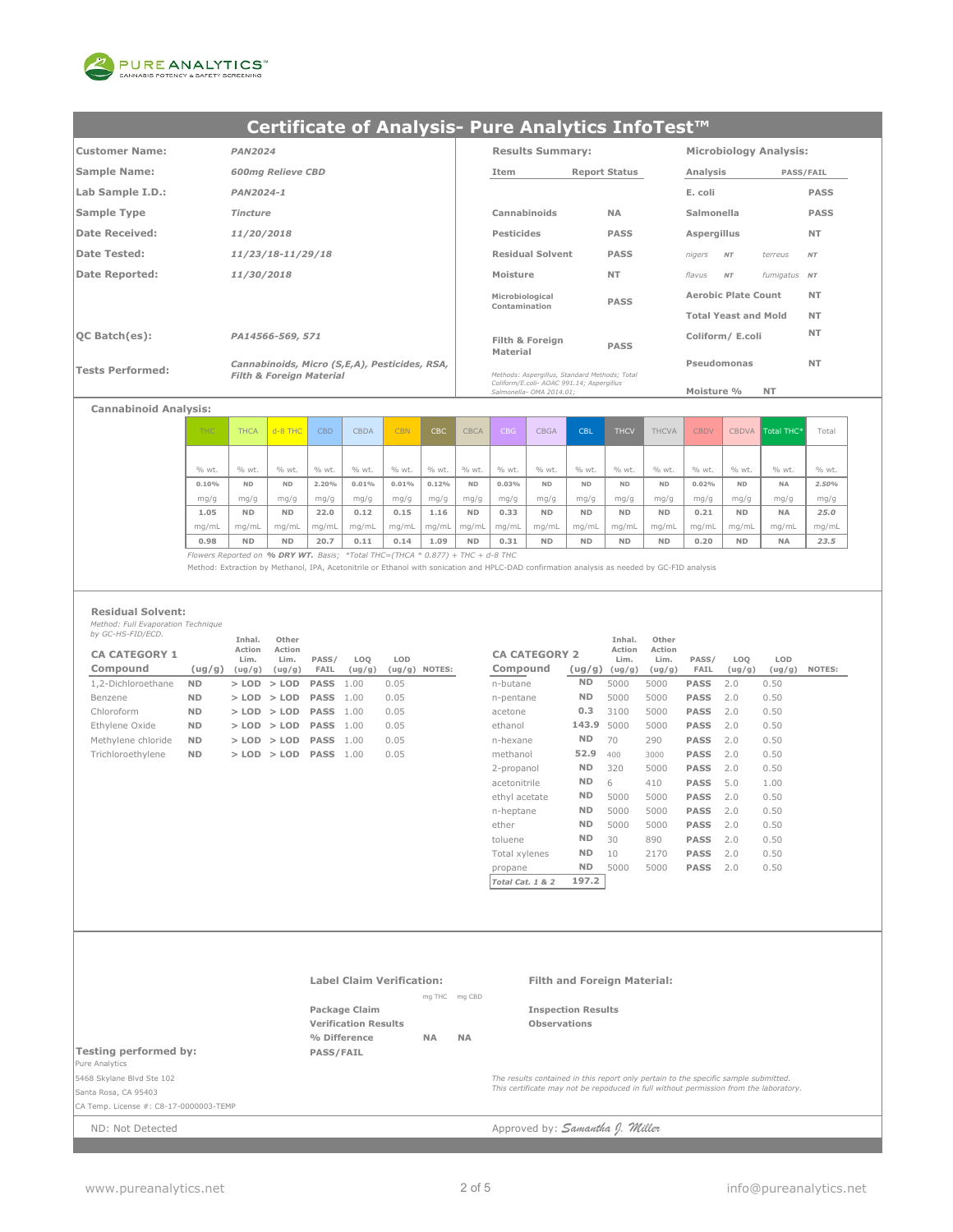

**Customer Name:**

*PAN2024* **Sample Name:** *600mg Relieve CBD*

**Lab Sample I.D.:** *PAN2024-1*

**Pesticides Analysis:**

*Method: Acetone extraction with sonication, dSPE clean-up, LCMSMS and GC-ECD analysis*

|                      | Result    | Action<br>lim. | PASS/       | LOO    | LOD    |              |                       | Result    |                |                    | PASS/       | LOO    | LO    |
|----------------------|-----------|----------------|-------------|--------|--------|--------------|-----------------------|-----------|----------------|--------------------|-------------|--------|-------|
| Compound             | (ug/g)    | (ug/g)         | FAIL        | (ug/g) | (ug/g) | <b>NOTES</b> | Compound              | (ug/g)    |                | Action lim. (ug/g) | FAIL        | (ug/g) | (ug)  |
| <b>CA CATEGORY I</b> |           |                |             |        |        |              | <b>CA CATEGORY II</b> |           | (Inhale)       | (Other)            |             |        |       |
| Aldicarb             | <b>ND</b> | $>$ LOD        | <b>PASS</b> | 0.020  | 0.005  |              | Abamectin             | <b>ND</b> | 0.1            | 0.3                | <b>PASS</b> | 0.10   | 0.001 |
| Carbofuran           | <b>ND</b> | $>$ LOD        | <b>PASS</b> | 0.010  | 0.001  |              | Acephate              | <b>ND</b> | 0.1            | 5                  | <b>PASS</b> | 0.10   | 0.02  |
| Chlordane            | <b>ND</b> | $>$ LOD        | <b>PASS</b> | 0.010  | 0.005  |              | Acequinocyl           | <b>ND</b> | 0.1            | 4                  | <b>PASS</b> | 0.02   | 0.02  |
| Chlorfenapyr         | <b>ND</b> | $>$ LOD        | <b>PASS</b> | 0.100  | 0.020  |              | Acetamiprid           | <b>ND</b> | 0.1            | 5                  | <b>PASS</b> | 0.02   | 0.02  |
| Chlorpyrifos         | <b>ND</b> | $>$ LOD        | <b>PASS</b> | 0.100  | 0.020  |              | Azoxystrobin          | <b>ND</b> | 0.1            | 40                 | <b>PASS</b> | 0.02   | 0.01  |
| Coumaphos            | <b>ND</b> | $>$ LOD        | <b>PASS</b> | 0.100  | 0.005  |              | Bifenazate            | <b>ND</b> | 0.1            | 5                  | <b>PASS</b> | 0.02   | 0.001 |
| Daminozide           | <b>ND</b> | $>$ LOD        | <b>PASS</b> | 0.100  | 0.010  |              | Bifenthrin            | <b>ND</b> | з              | 0.5                | <b>PASS</b> | 0.10   | 0.005 |
| Dichlorvos           | <b>ND</b> | $>$ LOD        | <b>PASS</b> | 0.010  | 0.001  |              | <b>Boscalid</b>       | <b>ND</b> | 0.1            | 10                 | <b>PASS</b> | 0.02   | 0.01  |
| Dimethoate           | <b>ND</b> | $>$ LOD        | <b>PASS</b> | 0.100  | 0.020  |              | Captan                | <b>ND</b> | 0.7            | 5                  | <b>PASS</b> | 0.01   | 0.005 |
| Ethoprop             | <b>ND</b> | $>$ LOD        | <b>PASS</b> | 0.100  | 0.020  |              | Cyfluthrin            | <b>ND</b> | $\overline{2}$ | 1                  | <b>PASS</b> | 0.10   | 0.001 |
| Etofenprox           | <b>ND</b> | $>$ LOD        | <b>PASS</b> | 0.010  | 0.001  |              | Cypermethrin          | <b>ND</b> | 1              | 1                  | <b>PASS</b> | 0.10   | 0.05  |
| Fenoxycarb           | <b>ND</b> | $>$ LOD        | <b>PASS</b> | 0.020  | 0.005  |              | Carbarvl              | <b>ND</b> | 0.5            | 0.5                | <b>PASS</b> | 0.02   | 0.001 |
| Fipronil             | <b>ND</b> | $>$ LOD        | <b>PASS</b> | 0.020  | 0.005  |              | Chlorantraniliprole   | <b>ND</b> | 10             | 40                 | <b>PASS</b> | 0.02   | 0.01  |
| Imazilil             | <b>ND</b> | $>$ LOD        | <b>PASS</b> | 0.100  | 0.005  |              | Clofentezine          | <b>ND</b> | 0.1            | 0.5                | <b>PASS</b> | 0.02   | 0.001 |
| Methiocarb           | <b>ND</b> | $>$ LOD        | <b>PASS</b> | 0.100  | 0.005  |              | Diazinon              | <b>ND</b> | 0.1            | 0.2                | <b>PASS</b> | 0.02   | 0.001 |
| Parathion-methyl     | <b>ND</b> | $>$ LOD        | <b>PASS</b> | 0.100  | 0.010  |              | Dimethomorph          | <b>ND</b> | $\overline{2}$ | 20                 | <b>PASS</b> | 0.02   | 0.001 |
| Mevinphos            | <b>ND</b> | $>$ LOD        | <b>PASS</b> | 0.100  | 0.050  |              | Etoxazole             | <b>ND</b> | 0.1            | $\overline{2}$     | <b>PASS</b> | 0.02   | 0.005 |
| Paclobutrazole       | <b>ND</b> | $>$ LOD        | <b>PASS</b> | 0.100  | 0.005  |              | Fenhexamid            | <b>ND</b> | 0.1            | 10                 | <b>PASS</b> | 0.01   | 0.001 |
| Propoxur             | <b>ND</b> | $>$ LOD        | <b>PASS</b> | 0.010  | 0.001  |              | Fenpyroximate         | <b>ND</b> | 0.1            | $\overline{2}$     | <b>PASS</b> | 0.02   | 0.01  |
| Spiroxamine          | <b>ND</b> | $>$ LOD        | <b>PASS</b> | 0.010  | 0.001  |              | Flonicamid            | <b>ND</b> | 0.1            | 2                  | <b>PASS</b> | 0.02   | 0.001 |
| Thiacloprid          | <b>ND</b> | > LOD PASS     |             | 0.020  | 0.005  |              | Fludoxonil            | <b>ND</b> | 0.1            | 30                 | <b>PASS</b> | 0.10   | 0.02  |

#### **Terpene Analysis:**

*Method: Methanol Extraction with Sonication and GC-FID Analysis*

| Compound            | % wt.     | Compound       | % wt.     |
|---------------------|-----------|----------------|-----------|
| $\alpha$ -Pinene    | <b>NA</b> | Eicosane       | <b>NA</b> |
| Camphene            | <b>NA</b> | Camphor        | <b>NA</b> |
| <b>B-Pinene</b>     | <b>NA</b> | L-Fenchone     | <b>NA</b> |
| <b>B-Myrcene</b>    | <b>NA</b> | Sabinene       | <b>NA</b> |
| 3-Carene            | <b>NA</b> | β-Caryoph. Ox. | <b>NA</b> |
| R-Limonene          | <b>NA</b> | Phytol         | <b>NA</b> |
| Eucalyptol          | <b>NA</b> | a-Phellandrene | <b>NA</b> |
| Ocimene             | <b>NA</b> | Total %        | <b>NA</b> |
| y-Terpinene         | <b>NA</b> |                |           |
| Terpinolene         | <b>NA</b> |                |           |
| Linalool            | <b>NA</b> |                |           |
| Fenchol             | <b>NA</b> |                |           |
| $(+)$ -Pulegone     | <b>NA</b> |                |           |
| Menthol             | <b>NA</b> |                |           |
| Borneol             | <b>NA</b> |                |           |
| $\alpha$ -Terpineol | <b>NA</b> |                |           |
| Geraniol            | <b>NA</b> |                |           |
| β-Caryophyllene     | <b>NA</b> |                |           |
| α-Humulene          | <b>NA</b> |                |           |
| Valencene           | <b>NA</b> |                |           |
| Farnesene           | <b>NA</b> |                |           |
| trans-Nerolidol     | <b>NA</b> |                |           |
| cis-Nerolidol       | <b>NA</b> |                |           |
| Guaiol              | <b>NA</b> |                |           |
| α-Bisabolol         | <b>NA</b> |                |           |
|                     |           |                |           |
|                     |           |                |           |

| Result             | ACLIOII<br>lim. | PASS/          | LOQ    | LOD       |              |                                        | Result    |                |                    | PASS/       | LOQ    | LOD    |              |
|--------------------|-----------------|----------------|--------|-----------|--------------|----------------------------------------|-----------|----------------|--------------------|-------------|--------|--------|--------------|
| (ug/g)             | (ug/g)          | FAIL           | (ug/g) | (ug/g)    | <b>NOTES</b> | Compound                               | (ug/g)    |                | Action lim. (ug/g) | FAIL        | (ug/g) | (ug/g) | <b>NOTES</b> |
|                    |                 |                |        |           |              | <b>CA CATEGORY II</b>                  |           | (Inhale)       | (Other)            |             |        |        |              |
| ND                 | > LOD PASS      |                | 0.020  | 0.005     |              | Abamectin                              | <b>ND</b> | 0.1            | 0.3                | <b>PASS</b> | 0.10   | 0.001  |              |
| ND                 | $>$ LOD         | <b>PASS</b>    | 0.010  | 0.001     |              | Acephate                               | <b>ND</b> | 0.1            | 5                  | <b>PASS</b> | 0.10   | 0.02   |              |
| ND                 | $>$ LOD         | <b>PASS</b>    | 0.010  | 0.005     |              | Acequinocyl                            | <b>ND</b> | 0.1            | 4                  | <b>PASS</b> | 0.02   | 0.02   |              |
| ND                 | $>$ LOD         | <b>PASS</b>    | 0.100  | 0.020     |              | Acetamiprid                            | <b>ND</b> | 0.1            | 5                  | <b>PASS</b> | 0.02   | 0.02   |              |
| <b>ND</b>          | $>$ LOD         | <b>PASS</b>    | 0.100  | 0.020     |              | Azoxystrobin                           | <b>ND</b> | 0.1            | 40                 | <b>PASS</b> | 0.02   | 0.01   |              |
| <b>ND</b>          | > LOD PASS      |                | 0.100  | 0.005     |              | Bifenazate                             | <b>ND</b> | 0.1            | 5                  | <b>PASS</b> | 0.02   | 0.001  |              |
| ND                 | $>$ LOD         | <b>PASS</b>    | 0.100  | 0.010     |              | Bifenthrin                             | <b>ND</b> | з              | 0.5                | <b>PASS</b> | 0.10   | 0.005  |              |
| <b>ND</b>          | $>$ LOD         | <b>PASS</b>    | 0.010  | 0.001     |              | <b>Boscalid</b>                        | <b>ND</b> | 0.1            | 10                 | <b>PASS</b> | 0.02   | 0.01   |              |
| ND                 | $>$ LOD         | <b>PASS</b>    | 0.100  | 0.020     |              | Captan                                 | <b>ND</b> | 0.7            | 5                  | <b>PASS</b> | 0.01   | 0.005  |              |
| ND                 | $>$ LOD         | <b>PASS</b>    | 0.100  | 0.020     |              | Cyfluthrin                             | <b>ND</b> | $\overline{2}$ | $\mathbbm{1}$      | <b>PASS</b> | 0.10   | 0.001  |              |
| <b>ND</b>          | $>$ LOD         | <b>PASS</b>    | 0.010  | 0.001     |              | Cypermethrin                           | <b>ND</b> | 1              | 1                  | <b>PASS</b> | 0.10   | 0.05   |              |
| ND                 | $>$ LOD         | <b>PASS</b>    | 0.020  | 0.005     |              | Carbaryl                               | <b>ND</b> | 0.5            | 0.5                | <b>PASS</b> | 0.02   | 0.001  |              |
| ND                 | > LOD PASS      |                | 0.020  | 0.005     |              | Chlorantraniliprole                    | <b>ND</b> | 10             | 40                 | <b>PASS</b> | 0.02   | 0.01   |              |
| ND                 | $>$ LOD         | <b>PASS</b>    | 0.100  | 0.005     |              | Clofentezine                           | <b>ND</b> | 0.1            | 0.5                | <b>PASS</b> | 0.02   | 0.001  |              |
| ND                 | $>$ LOD         | <b>PASS</b>    | 0.100  | 0.005     |              | Diazinon                               | <b>ND</b> | 0.1            | 0.2                | <b>PASS</b> | 0.02   | 0.001  |              |
| ND                 | $>$ LOD         | <b>PASS</b>    | 0.100  | 0.010     |              | Dimethomorph                           | <b>ND</b> | $\overline{2}$ | 20                 | <b>PASS</b> | 0.02   | 0.001  |              |
| ND                 | $>$ LOD         | <b>PASS</b>    | 0.100  | 0.050     |              | Etoxazole                              | <b>ND</b> | 0.1            | 2                  | <b>PASS</b> | 0.02   | 0.005  |              |
| ΝD                 | > LOD PASS      |                | 0.100  | 0.005     |              | Fenhexamid                             | <b>ND</b> | 0.1            | 10                 | <b>PASS</b> | 0.01   | 0.001  |              |
| <b>ND</b>          | $>$ LOD         | <b>PASS</b>    | 0.010  | 0.001     |              | Fenpyroximate                          | <b>ND</b> | 0.1            | $\overline{2}$     | <b>PASS</b> | 0.02   | 0.01   |              |
| ND                 | $>$ LOD         | <b>PASS</b>    | 0.010  | 0.001     |              | Flonicamid                             | <b>ND</b> | 0.1            | $\overline{2}$     | <b>PASS</b> | 0.02   | 0.001  |              |
| ND                 | $>$ LOD         | <b>PASS</b>    | 0.020  | 0.005     |              | Fludoxonil                             | <b>ND</b> | 0.1            | 30                 | <b>PASS</b> | 0.10   | 0.02   |              |
|                    |                 |                |        |           |              |                                        | <b>ND</b> | 0.1            | $\overline{2}$     | <b>PASS</b> | 0.02   | 0.01   |              |
|                    |                 |                |        |           |              | Hexythiazox                            |           | 5              | 3                  |             |        | 0.02   |              |
|                    |                 |                |        |           |              | Imidacloprid                           | <b>ND</b> |                |                    | <b>PASS</b> | 0.10   |        |              |
| on with Sonication |                 |                |        |           |              | Kresoxim-methyl                        | <b>ND</b> | 0.1            | 1                  | <b>PASS</b> | 0.02   | 0.02   |              |
|                    |                 |                |        |           |              | Malathion                              | <b>ND</b> | 0.5            | 5                  | <b>PASS</b> | 0.20   | 0.001  |              |
|                    |                 |                |        |           |              | Metalaxyl                              | <b>ND</b> | 2              | 15                 | <b>PASS</b> | 0.02   | 0.01   |              |
| % wt.              |                 | Compound       |        | % wt.     |              | Methomyl                               | <b>ND</b> | 1              | 0.1                | <b>PASS</b> | 0.02   | 0.001  |              |
| NΑ                 |                 | Eicosane       |        | <b>NA</b> |              | Myclobutanil                           | <b>ND</b> | 0.1            | 9                  | <b>PASS</b> | 0.005  | 0.001  |              |
| NΑ                 |                 | Camphor        |        | <b>NA</b> |              | Naled                                  | <b>ND</b> | 0.1            | 0.5                | <b>PASS</b> | 0.10   | 0.02   |              |
| NΑ                 |                 | L-Fenchone     |        | <b>NA</b> |              | Oxamyl                                 | <b>ND</b> | 0.5            | 0.2                | <b>PASS</b> | 0.05   | 0.01   |              |
| NΑ                 |                 | Sabinene       |        | <b>NA</b> |              | Pentachloronitrobenz.                  | <b>ND</b> | 0.1            | 0.2                | <b>PASS</b> | 0.10   | 0.02   |              |
| ΝA                 |                 | β-Caryoph. Ox. |        | <b>NA</b> |              | Permethrin                             | <b>ND</b> | 0.5            | 20                 | <b>PASS</b> | 0.025  | 0.005  |              |
| NΑ                 |                 | Phytol         |        | <b>NA</b> |              | Phosmet                                | <b>ND</b> | 0.1            | 0.2                | <b>PASS</b> | 0.02   | 0.02   |              |
| ΝA                 |                 | a-Phellandrene |        | <b>NA</b> |              | Piperonyl butoxide                     | <b>ND</b> | з              | 8.0                | <b>PASS</b> | 0.005  | 0.001  |              |
| ΝA                 |                 | Total %        |        | <b>NA</b> |              | Prallethrin                            | <b>ND</b> | 0.1            | 0.4                | <b>PASS</b> | 0.02   | 0.01   |              |
| NΑ                 |                 |                |        |           |              | Propiconazole                          | <b>ND</b> | 0.1            | 20.0               | <b>PASS</b> | 0.02   | 0.01   |              |
| ΝA                 |                 |                |        |           |              | Pyrethrins                             | <b>ND</b> | 0.5            | $\mathbf{1}$       | <b>PASS</b> | 0.07   | 0.01   |              |
| NΑ                 |                 |                |        |           |              | Pyridaben                              | <b>ND</b> | 0.1            | 3                  | <b>PASS</b> | 0.02   | 0.001  |              |
| NΑ                 |                 |                |        |           |              | Spinetoram                             | <b>ND</b> | 0.1            | 3                  | <b>PASS</b> | 0.07   | 0.005  |              |
| ΝA                 |                 |                |        |           |              | Spinosad                               | ND        | 0.1            | 3                  | <b>PASS</b> | 0.10   | 0.02   |              |
| NΑ                 |                 |                |        |           |              | Spiromesifen                           | <b>ND</b> | 0.1            | 12                 | <b>PASS</b> | 0.10   | 0.02   |              |
| ΝA                 |                 |                |        |           |              | Spirotetramat                          | <b>ND</b> | 0.1            | 13                 | <b>PASS</b> | 0.10   | 0.02   |              |
| NΑ                 |                 |                |        |           |              | Tebuconazole                           | <b>ND</b> | 0.1            | $\overline{2}$     | <b>PASS</b> | 0.10   | 0.02   |              |
| NΑ                 |                 |                |        |           |              | Trifloxystrobin                        | <b>ND</b> | 0.1            | 30                 | <b>PASS</b> | 0.01   | 0.005  |              |
| ΝA                 |                 |                |        |           |              | Thiamethoxam                           | <b>ND</b> | 5              | 5                  | <b>PASS</b> | 0.10   | 0.01   |              |
| NΑ                 |                 |                |        |           |              | Testing performed by:                  |           |                |                    |             |        |        |              |
| ΝA                 |                 |                |        |           |              | Pure Analytics                         |           |                |                    |             |        |        |              |
| ΝA                 |                 |                |        |           |              | 5468 Skylane Blvd Ste 102              |           |                |                    |             |        |        |              |
| NΑ                 |                 |                |        |           |              | Santa Rosa, CA 95403                   |           |                |                    |             |        |        |              |
| NΑ                 |                 |                |        |           |              | CA Temp. License #: C8-17-0000003-TEMP |           |                |                    |             |        |        |              |
|                    |                 |                |        |           |              |                                        |           |                |                    |             |        |        |              |

*The results contained in this report only pertain to the specific sample submitted. This certificate may not be repoduced in full without permission from the laboratory.*

ND: Not Detected Approved by: *Samantha J. Miller*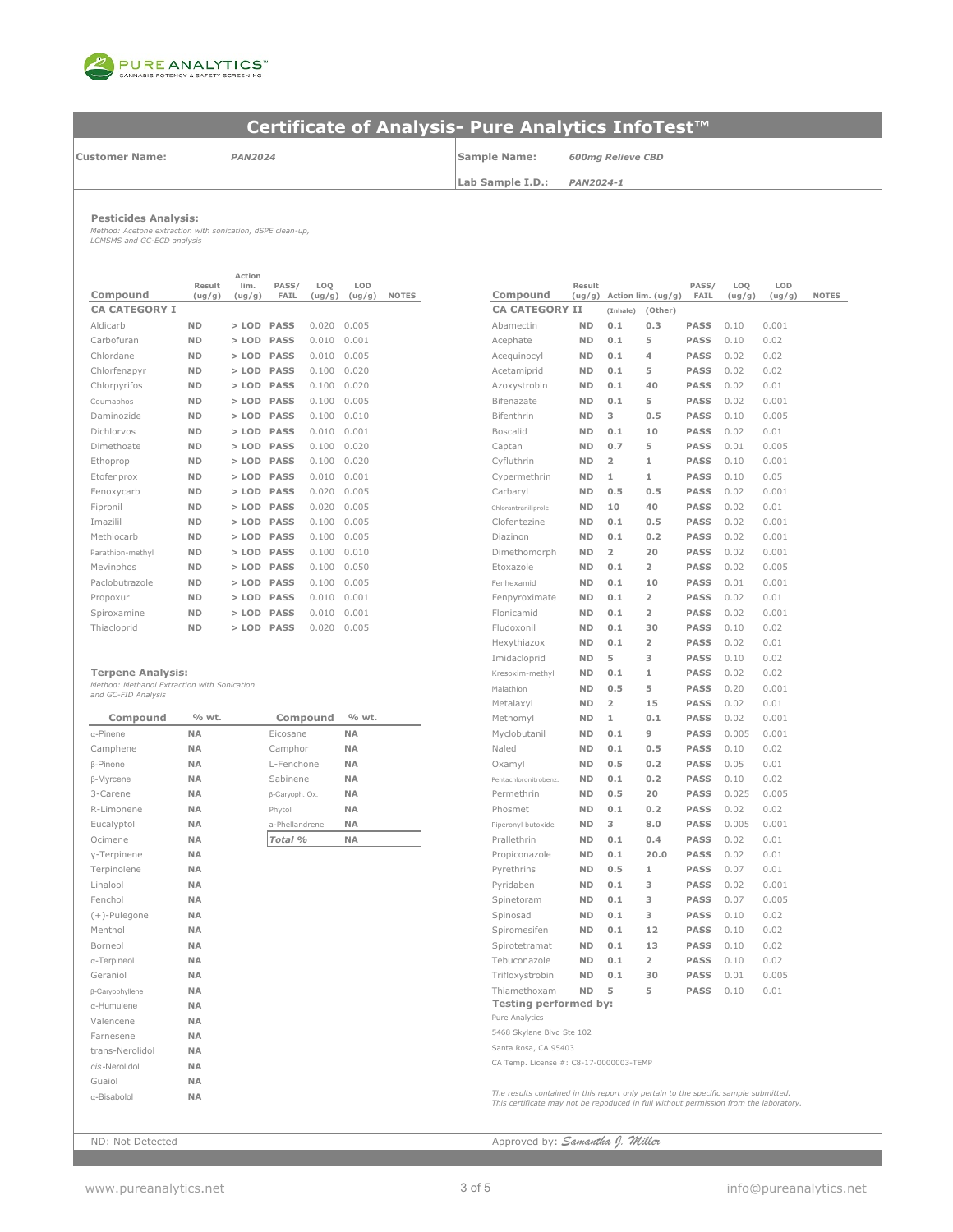

| Customer Name:       | <b>PAN2024</b>                           | <b>Results Summary:</b>                                                                                                |                      |                   | <b>Microbiology Analysis:</b> |             |
|----------------------|------------------------------------------|------------------------------------------------------------------------------------------------------------------------|----------------------|-------------------|-------------------------------|-------------|
| <b>Sample Name:</b>  | 300mg Balance CBD                        | Item                                                                                                                   | <b>Report Status</b> | Analysis          |                               | PASS/FAIL   |
| Lab Sample I.D.:     | PAN2024-2                                |                                                                                                                        |                      | E. coli           |                               | <b>PASS</b> |
| Sample Type          | <b>Tincture</b>                          | Cannabinoids                                                                                                           | <b>NA</b>            | Salmonella        |                               | <b>PASS</b> |
| Date Received:       | 11/20/2018                               | Pesticides                                                                                                             | <b>PASS</b>          | Aspergillus       |                               | <b>NT</b>   |
| Date Tested:         | 11/23/18-11/29/18                        | <b>Residual Solvent</b>                                                                                                | <b>PASS</b>          | nigers<br>NT      | terreus                       | NT          |
| Date Reported:       | 11/30/2018                               | Moisture                                                                                                               | <b>NT</b>            | flavus<br>NT      | fumigatus NT                  |             |
|                      |                                          | Microbiological                                                                                                        | <b>PASS</b>          |                   | <b>Aerobic Plate Count</b>    | <b>NT</b>   |
|                      |                                          | Contamination                                                                                                          |                      |                   | <b>Total Yeast and Mold</b>   | <b>NT</b>   |
| $ OC$ Batch $(es)$ : | PA14566-569, 571                         | Filth & Foreign<br>Material                                                                                            | <b>PASS</b>          | Coliform / E.coli |                               | <b>NT</b>   |
| Tests Performed:     | Cannabinoids, Micro (S,E,A), Pesticides, |                                                                                                                        |                      | Pseudomonas       |                               | <b>NT</b>   |
|                      | RSA, Filth & Foreign Material            | Methods: Aspergillus, Standard Methods; Total<br>Coliform/E.coli- AOAC 991.14; Aspergillus<br>Salmonella- OMA 2014.01: |                      | Moisture %        | <b>NT</b>                     |             |

### **Cannabinoid Analysis:**

| <b>THC</b> | <b>THCA</b> | $d - 8$ THC | <b>CBD</b> | <b>CBDA</b> | <b>CBN</b> | CBC   | <b>CBCA</b> | CBG   | <b>CBGA</b> | <b>CBL</b> | <b>THCV</b> | <b>THCVA</b> | <b>CBDV</b> | <b>CBDVA</b> | Total THC* | Total |
|------------|-------------|-------------|------------|-------------|------------|-------|-------------|-------|-------------|------------|-------------|--------------|-------------|--------------|------------|-------|
|            |             |             |            |             |            |       |             |       |             |            |             |              |             |              |            |       |
| % wt.      | % wt.       | % wt.       | % wt.      | % wt.       | % wt.      | % wt. | % wt.       | % wt. | % wt.       | % wt.      | % wt.       | % wt.        | % wt.       | % wt.        | % wt.      | % wt. |
| 0.03%      | <b>ND</b>   | <b>ND</b>   | 1.00%      | <b>ND</b>   | <b>ND</b>  | 0.06% | <b>ND</b>   | 0.01% | <b>ND</b>   | <b>ND</b>  | <b>ND</b>   | <b>ND</b>    | <b>ND</b>   | <b>ND</b>    | <b>NA</b>  | 1.10% |
| mg/g       | mg/g        | mg/g        | mg/g       | mg/g        | mg/g       | mg/g  | mg/g        | mg/g  | mg/g        | mg/g       | mg/g        | mg/g         | mg/g        | mg/g         | mg/g       | mg/g  |
| 0.33       | <b>ND</b>   | <b>ND</b>   | 10.0       | <b>ND</b>   | <b>ND</b>  | 0.64  | <b>ND</b>   | 0.11  | <b>ND</b>   | <b>ND</b>  | <b>ND</b>   | <b>ND</b>    | <b>ND</b>   | <b>ND</b>    | <b>NA</b>  | 11.0  |
| mg/mL      | mq/mL       | ma/mL       | mq/ml      | mq/mL       | mg/mL      | mq/mL | mg/mL       | mq/mL | mg/mL       | mg/mL      | mq/mL       | mg/mL        | mq/mL       | mg/mL        | mq/mL      | mg/mL |
| 0.31       | <b>ND</b>   | <b>ND</b>   | 9.33       | <b>ND</b>   | <b>ND</b>  | 0.60  | <b>ND</b>   | 0.10  | <b>ND</b>   | <b>ND</b>  | <b>ND</b>   | <b>ND</b>    | <b>ND</b>   | <b>ND</b>    | <b>NA</b>  | 10.3  |

*Flowers Reported on % DRY WT. Basis; \*Total THC=(THCA \* 0.877) + THC + d-8 THC*

Method: Extraction by Methanol, IPA, Acetonitrile or Ethanol with sonication and HPLC-DAD confirmation analysis as needed by GC-FID analysis

#### **Residual Solvent:**

*Method: Full Evaporation Technique by GC-HS-FID/ECD.*

| -, --                |           | Inhal.         | Other           |             |        |                 |                      |                | Inhal.            | Other          |             |        |        |        |
|----------------------|-----------|----------------|-----------------|-------------|--------|-----------------|----------------------|----------------|-------------------|----------------|-------------|--------|--------|--------|
| <b>CA CATEGORY 1</b> |           | Action<br>Lim. | Action<br>Lim.  | PASS/       | LOO    | LOD             | <b>CA CATEGORY 2</b> |                | Action<br>Lim.    | Action<br>Lim. | PASS/       | LOO    | LOD    |        |
| Compound             | (ug/g)    | (ug/g)         | (ug/g)          | FAIL        | (ug/g) | $(ug/g)$ NOTES: | Compound             |                | $(ug/g)$ $(ug/g)$ | (ug/g)         | FAIL        | (ug/g) | (ug/g) | NOTES: |
| 1.2-Dichloroethane   | <b>ND</b> |                | $>$ LOD $>$ LOD | <b>PASS</b> | 1.00   | 0.05            | n-butane             | <b>ND</b>      | 5000              | 5000           | <b>PASS</b> | 2.0    | 0.50   |        |
| Benzene              | <b>ND</b> |                | $>$ LOD $>$ LOD | <b>PASS</b> | 1.00   | 0.05            | n-pentane            | N <sub>D</sub> | 5000              | 5000           | <b>PASS</b> | 2.0    | 0.50   |        |
| Chloroform           | <b>ND</b> |                | $>$ LOD $>$ LOD | <b>PASS</b> | 1.00   | 0.05            | acetone              | ND.            | 3100              | 5000           | <b>PASS</b> | 2.0    | 0.50   |        |
| Ethylene Oxide       | <b>ND</b> |                | $>$ LOD $>$ LOD | <b>PASS</b> | 1.00   | 0.05            | ethanol              | 85.9           | 5000              | 5000           | <b>PASS</b> | 2.0    | 0.50   |        |
| Methylene chloride   | <b>ND</b> |                | $>$ LOD $>$ LOD | <b>PASS</b> | 1.00   | 0.05            | n-hexane             | N <sub>D</sub> | 70                | 290            | <b>PASS</b> | 2.0    | 0.50   |        |
| Trichloroethylene    | <b>ND</b> |                | $>$ LOD $>$ LOD | <b>PASS</b> | 1.00   | 0.05            | methanol             | 116.7          | 400               | 3000           | <b>PASS</b> | 2.0    | 0.50   |        |

|                      |           | Inhal.         | Other          |             |        |        |        |
|----------------------|-----------|----------------|----------------|-------------|--------|--------|--------|
| <b>CA CATEGORY 2</b> |           | Action<br>Lim. | Action<br>Lim. | PASS/       | LOO    | LOD    |        |
| Compound             | (ug/g)    | (ug/g)         | (ug/g)         | <b>FAIL</b> | (ug/g) | (ug/g) | NOTES: |
| n-butane             | <b>ND</b> | 5000           | 5000           | <b>PASS</b> | 2.0    | 0.50   |        |
| n-pentane            | ND        | 5000           | 5000           | <b>PASS</b> | 2.0    | 0.50   |        |
| acetone              | ND        | 3100           | 5000           | <b>PASS</b> | 2.0    | 0.50   |        |
| ethanol              | 85.9      | 5000           | 5000           | <b>PASS</b> | 2.0    | 0.50   |        |
| n-hexane             | ND.       | 70             | 290            | <b>PASS</b> | 2.0    | 0.50   |        |
| methanol             | 116.7     | 400            | 3000           | <b>PASS</b> | 2.0    | 0.50   |        |
| 2-propanol           | ND        | 320            | 5000           | <b>PASS</b> | 2.0    | 0.50   |        |
| acetonitrile         | <b>ND</b> | 6              | 410            | <b>PASS</b> | 5.0    | 1.00   |        |
| ethyl acetate        | ND        | 5000           | 5000           | <b>PASS</b> | 2.0    | 0.50   |        |
| n-heptane            | ND        | 5000           | 5000           | <b>PASS</b> | 2.0    | 0.50   |        |
| ether                | <b>ND</b> | 5000           | 5000           | <b>PASS</b> | 2.0    | 0.50   |        |
| toluene              | ND        | 30             | 890            | <b>PASS</b> | 2.0    | 0.50   |        |
| Total xylenes        | ND        | 10             | 2170           | <b>PASS</b> | 2.0    | 0.50   |        |
| propane              | <b>ND</b> | 5000           | 5000           | <b>PASS</b> | 2.0    | 0.50   |        |
| Total Cat. 1 & 2     | 202.7     |                |                |             |        |        |        |

|                                        | Label Claim Verification:   |           |               | <b>Filth and Foreign Material:</b>                                                    |
|----------------------------------------|-----------------------------|-----------|---------------|---------------------------------------------------------------------------------------|
|                                        |                             |           | mg THC mg CBD |                                                                                       |
|                                        | Package Claim               |           |               | <b>Inspection Results</b>                                                             |
|                                        | <b>Verification Results</b> |           |               | <b>Observations</b>                                                                   |
|                                        | % Difference                | <b>NA</b> | <b>NA</b>     |                                                                                       |
| Testing performed by:                  | <b>PASS/FAIL</b>            |           |               |                                                                                       |
| Pure Analytics                         |                             |           |               |                                                                                       |
| 5468 Skylane Blvd Ste 102              |                             |           |               | The results contained in this report only pertain to the specific sample submitted.   |
| Santa Rosa, CA 95403                   |                             |           |               | This certificate may not be repoduced in full without permission from the laboratory. |
| CA Temp. License #: C8-17-0000003-TEMP |                             |           |               |                                                                                       |
| ND: Not Detected                       |                             |           |               | Approved by: Samantha J. Miller                                                       |